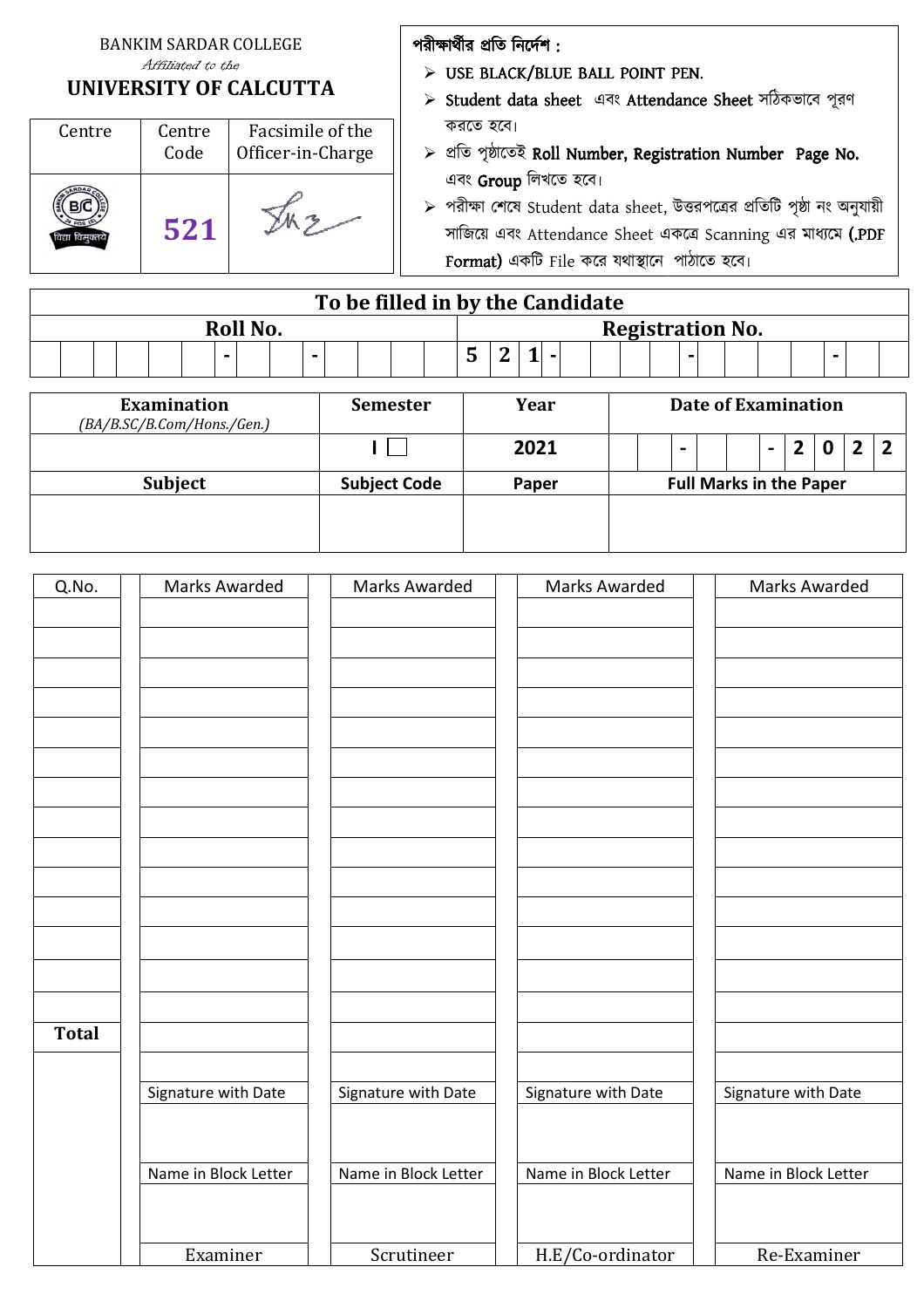. \_ \_ \_ \_ \_ \_ \_ \_ \_ \_ \_ \_ \_ \_ \_ \_



--------

------------------------

# Group-